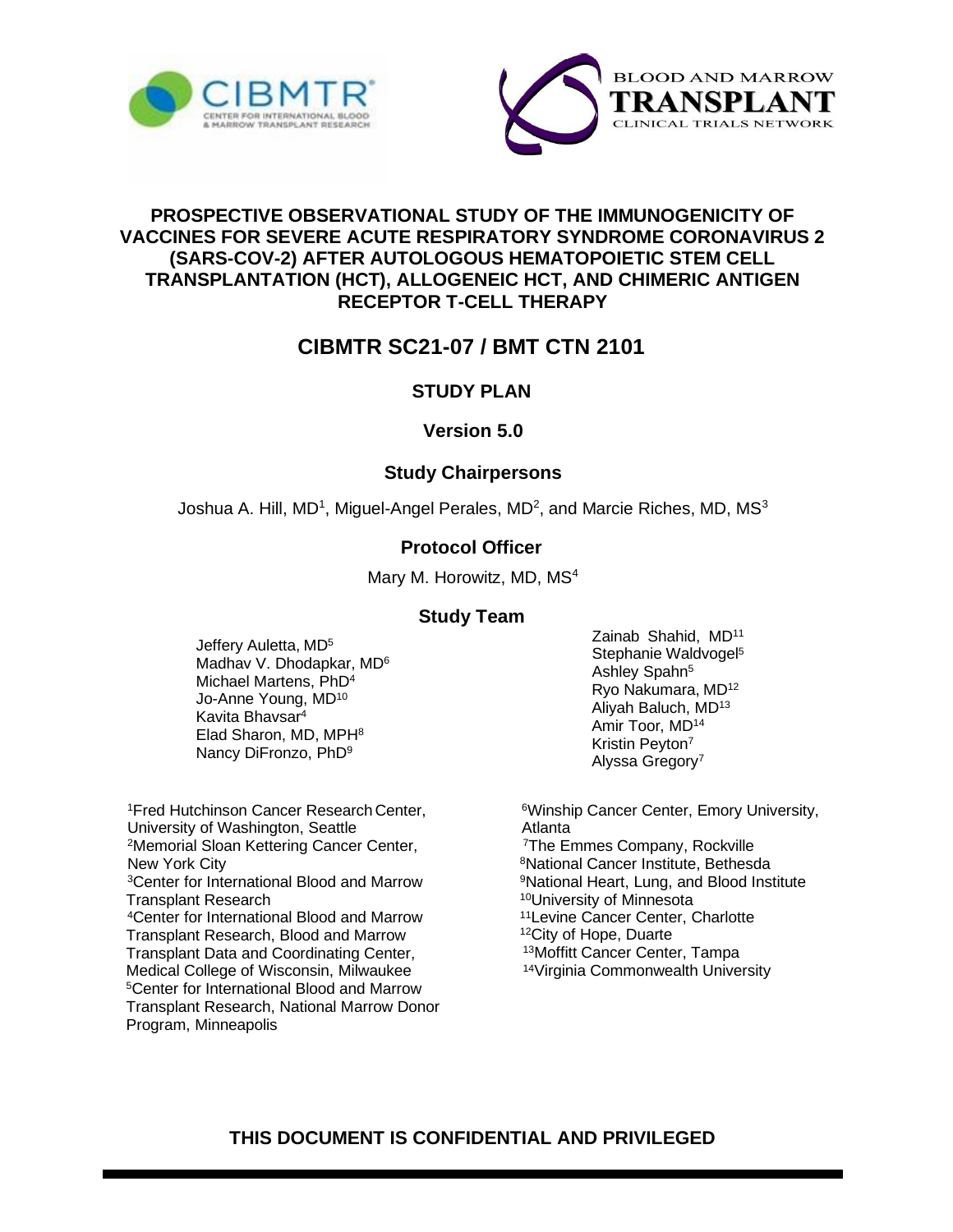# **Table of Contents**

<span id="page-1-0"></span>

| 1              |                                                                               |
|----------------|-------------------------------------------------------------------------------|
| 1.1            | The Center for International Blood and Marrow Transplant Research2            |
| 1.2            | The Blood and Marrow Transplant Clinical Trials Network (BMT CTN)2            |
| 1.3            |                                                                               |
| $\overline{2}$ |                                                                               |
| 2.1            |                                                                               |
| 2.2            |                                                                               |
| 2.3            |                                                                               |
| 2.4            |                                                                               |
| 2.4.1          |                                                                               |
| 2.4.2          |                                                                               |
| 2.5            |                                                                               |
| 2.5.1          |                                                                               |
| 2.5.2          |                                                                               |
| 2.5.3          |                                                                               |
| 3              |                                                                               |
| 3.1            |                                                                               |
| 3.2            | Definition and Analysis of Endpoints for Secondary and Exploratory Objectives |
| 3.3            |                                                                               |
| $\overline{4}$ |                                                                               |
| 5              |                                                                               |

#### <span id="page-1-1"></span>**APPENDICES (maintained separately from Study Plan)**

- **A.** CIBMTR Protocol for a Research Database for Hematopoietic Cell Transplantation, Other Cellular Therapies and Marrow Toxic Injuries
- **B.** CIBMTR Protocol for a Research Sample Repository for Hematopoietic Cell Transplantation, Other Cellular Therapies and Marrow Toxic Injuries with modified Consent Forms
	- 1. Repository Protocol
	- 2. NMDP Institutional Review Board Amendment Approval (Expedited)
- **C.** CIBMTR Respiratory Virus Infection Form
- **D.** Data Routinely Collected by CIBMTR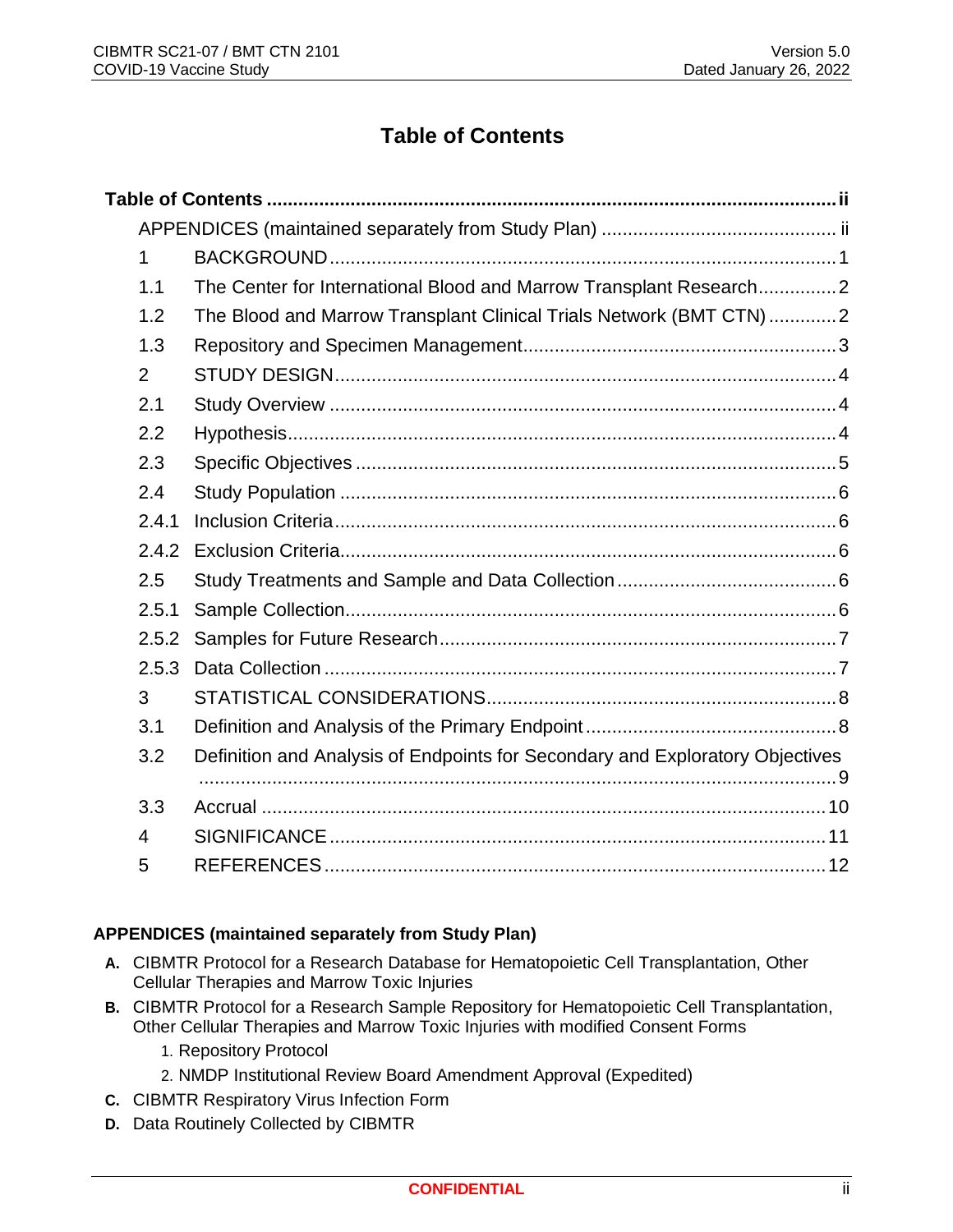# <span id="page-2-0"></span>**1 BACKGROUND**

As of March 14, 2021, SARS-CoV-2 had infected more than 119 million people and caused more than 2.5 million deaths worldwide.<sup>1</sup> Hematological cancers and, particularly, hematopoietic stem cell transplantation (HCT), increase the risk of severe COVID-19 disease and death.  $2-8$  The Center for International Blood and Marrow Transplant Research (CIBMTR) rapidly implemented data collection for HCT and other cellular therapy patients diagnosed with SARS-CoV-2, including recipients of chimeric antigen receptor T cells (CAR-T), increasingly used to treat high-risk hematologic cancers. To date, infections in more than 1900 patients are reported.<sup>9</sup> Detailed analysis of the initial 318 HCT patients with SARS-CoV-2 infection reported to CIBMTR showed outcomes were poor.<sup>8</sup> Specifically, for the 184 allogeneic and 134 autologous HCT recipients analyzed, the probability of survival at 30 days after infection was  $68\%$  (95% confidence interval [CI] 58 – 77%) and  $67\%$  (95% CI 55 – 78%), respectively. Risk factors for increased mortality following COVID-19 among allogeneic HCT (alloHCT) recipients included age  $\geq 50$  years (hazard ratio [HR] 2.53, 95% CI 1.16 – 5.52, p=0.020), male sex (HR 3.53, 95% CI 1.44 – 8.67, p=0.006), and ≤ 12 months from allogeneic HCT (HR 2.67, 95% CI 1.33 – 5.36, p=0.005). Following autologous HCT (autoHCT), only a diagnosis of lymphoma was associated with an increased risk of death (HR 2.41,  $95\%$  CI 1.08 – 5.38, p=0.033).

The development of two mRNA vaccines and an adenovirus vaccine, all authorized initially for emergency use by the Food and Drug Administration, is an exciting development in the fight against the SARS-CoV-2 pandemic.  $10^{-12}$  As of November 2021, the FDA has approved the Pfizer-BioNTech (BNT162b2) mRNA vaccine for people over the age of 5, while the other 2 vaccines are approved for use under emergency use authorization (EUA). Furthermore, the FDA and CDC now recommend a third dose of mRNA vaccines, including recipients of HCT and/or CAR-T. The mRNA vaccines also represent a new technology for vaccines that has not been studied in immune compromised patients. There is a critical need to understand the safety, efficacy, and durability of responses to all of these vaccines for patients receiving cellular therapies (i.e., HCT or CAR-T) due to the lack of testing in this population. Although standard vaccine responses following HCT are known to be diminished, guidelines recommend administration of inactivated vaccines as early as 3 – 6 months following HCT, and by extrapolation, CAR-T treatments, based on many studies demonstrating sufficient immunogenicity to plausibly reduce infection incidence and/or infection severity. <sup>13–17</sup> Based on these recommendations and recent National Comprehensive Cancer Network (NCCN) recommendations for COVID-19 vaccination to occur at least 3 months after cellular therapy, HCT/CAR-T patients are being vaccinated with the currently available SARS-CoV-2 vaccines<sup>18</sup>. However, the NCCN recommendations also stated, "Vaccine efficacy in the setting of cancer care and a weakened immune system is unknown."

Given the absence of data pertaining to the immunogenicity of any SARS-CoV-2 vaccine in this context, heterogenous approaches to timing post-cellular therapy, and diverse eligibility criteria among centers, it is imperative to quickly identify correlates of protective vaccine responses from the first wave of vaccinated patients. Particularly important is to understand the effect of timing of vaccination on immunogenicity since such data will inform all future vaccination recommendations and identify patients who might be assessed for the need of re-vaccination over time. The findings of this study will inform appropriate stewardship of this currently limited resource and appropriate supportive care approaches. It will also inform vaccination recommendations for the future. This prospective, observational study aims to assess the safety and efficacy of the available SARS- CoV-2 vaccines in recipients of HCT or CAR-T therapy in the first year after therapy. This study is also an opportunity to assess the use of the mRNA vaccine platform, which may be used in future vaccines, and which, to date, has not been tested in patients after HCT/CAR-T. Finally, this infrastructure can be readily expanded to similarly study additional SARS-CoV-2 vaccines as they become available.

The window of opportunity to gather some critical information on vaccine efficacy, particularly the effect of timing of vaccine, is narrow. Thousands of patients will soon receive the vaccine, with timing dependent largely on when vaccine becomes available in their centers and when they can be scheduled to receive it. The ability to use the infrastructure of the CIBMTR and the BMT CTN will allow us to rapidly implement this project to take advantage of this window.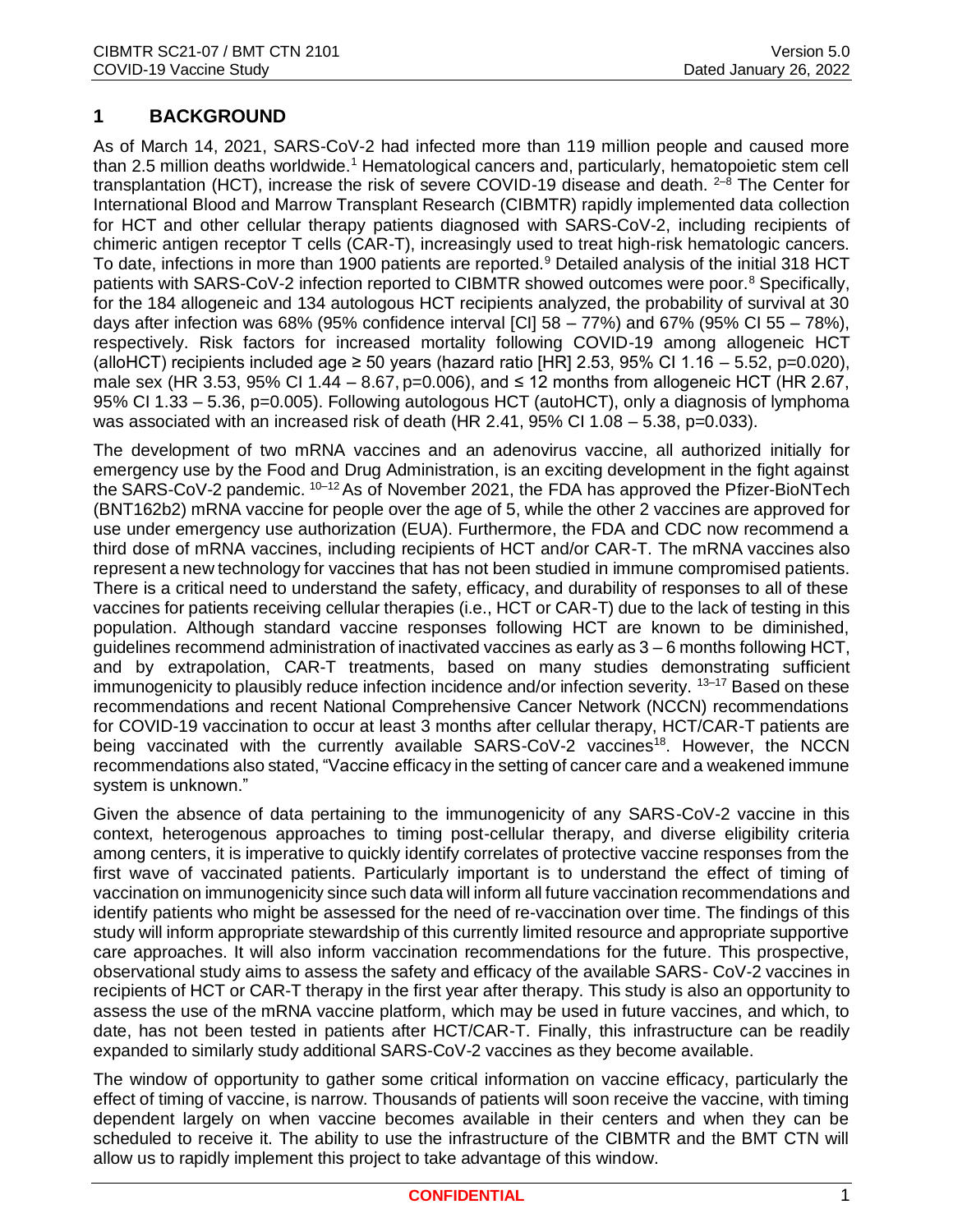## <span id="page-3-0"></span>**1.1 The Center for International Blood and Marrow Transplant Research**

The CIBMTR is a longstanding research program (initially established at the International Bone Marrow Transplant Registry in 1972), operated by faculty and staff at the Medical College of Wisconsin and the National Marrow Donor Program/Be The Match (NMDP). It is funded by the National Cancer Institute (NCI), the National Heart, Lung and Blood Institute (NHLBI), the National Institute for Allergy and Infectious Disease and the US Health Services and Resources Administration to maintain a large clinical outcomes registry for HCT and cell therapy recipients. The CIBMTR's observational database of real-world data currently has information for about 575,000 HCT and cell therapy recipients. These data have contributed to more than 1500 peer-reviewed publications.

This is an observational study of patients receiving COVID-19 vaccines as part of routine care. It leverages two existing Institutional Review Board (IRB)-approved protocols managed by the CIBMTR for collection of observational data and research specimens. The first, "Protocol for a Research Database for Hematopoietic Cell Transplantation, Other Cellular Therapies and Marrow Toxic Injuries" (Appendix A), allows collection of clinical data on HCT and cell therapy recipients in more than 180 HCT centers in the United States (US). Under this protocol, the CIBMTR receives data on more than 20,000 US patients annually as well as follow-up data on previously reported patients, including extensive information on baseline patient and disease characteristics, treatment regimens and post-treatment outcomes including infections, toxicities, graft-versus-host disease (GVHD), disease control and survival. Collection of supplemental data for specific studies, if generated as part of routine clinical care, as is required for this project, is allowed under this protocol. The second protocol, "Protocol for a Research Sample Repository for Hematopoietic Cell Transplantation, Other Cellular Therapies and Marrow Toxic Injuries" (Appendix B1), addresses collection of pre- and posttherapy blood samples for research. A study-specific consent form for this project, explaining its goals and the collection schedule, was approved by the NMDP IRB and will require expedited review at participating centers (Appendix B2). One hundred fifty US centers have the Sample Repository protocol open.

#### <span id="page-3-1"></span>**1.2 The Blood and Marrow Transplant Clinical Trials Network (BMT CTN)**

The BMT CTN is a multicenter clinical trials network funded by the NHLBI and the NCI. It was established in 2001 to conduct high impact Phase 2 and 3 studies in hematopoietic stem cell transplantation and cell therapy. It has opened more than 50 trials, accrued more than 12,000 patients to those trials, and published more than 120 peer-reviewed papers. The Data and Coordinating Center of the BMT CTN is operated by the CIBMTR in collaboration with The Emmes Company, LLC (Emmes). Emmes is a contract research organization headquartered in Rockville, Maryland, with a long history of coordinating government-funded clinical studies, including HCT trials and vaccine studies.

Although the proposed study is not a clinical trial but an observational study, it will make use of the BMT CTN's partnership with Emmes and its well-developed electronic data capture systems with existing modules suitable to capture, with minor modification, the necessary data needed to supplement routine CIBMTR registry data collection that will provide much of the data for this study. It will also make use of its well-established specimen tracking mechanisms (see Section 1.3). It should be noted that all supplemental data collected will be restricted to data that is generated as part of routine care.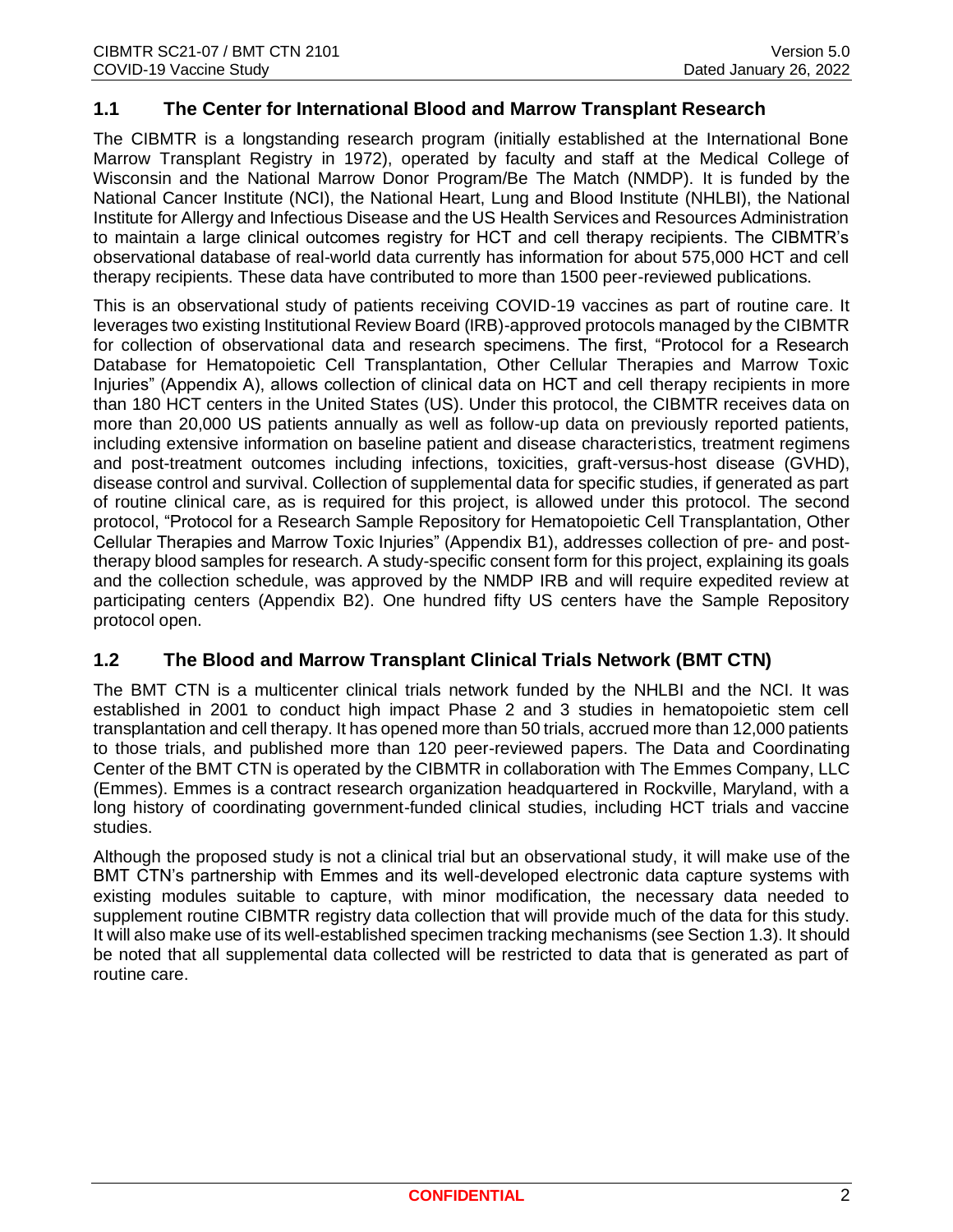#### <span id="page-4-0"></span>**1.3 Repository and Specimen Management**

Specimen collection, processing, storage, and shipping for this study will take advantage of the CIBMTR Research Repository. The CIBMTR Research Repository is a unique resource, established to collect unrelated donor-recipient pairs in 1987 and expanded to include related donor-recipient pairs in 2007 and autologous transplants in 2018; it contains > 2.9 million aliquots for > 186,000 individuals. The Repository operates under an IRB-approved protocol and consent that complies with NIH Genomic Data Sharing Policy for HCT and cellular therapy-related studies [\(cibmtr.org/DataManagement/ProtocolConsent/ResearchSamples/pages/index.aspx,](http://www.cibmtr.org/DataManagement/ProtocolConsent/ResearchSamples/pages/index.aspx) [Appendix C\)](http://www.cibmtr.org/DataManagement/ProtocolConsent/ResearchSamples/pages/index.aspx). The protocol permits the collection of post-HCT or post-cell therapy samples on a calendar or eventdriven schedule, with schedules for specific studies allowed with a study-specific consent. The Repository maintains updated standard operating procedures (SOPs) for all aspects of operation and all procedures meet or exceed NCI Best Practices for Biospecimen Resources.

Since March 2009, The CIBMTR Research Repository has been the primary holding place for BMT CTN biospecimens intended for protocol-specific correlative studies. Samples for future research are also incorporated into most protocols and stored there. The current inventory holds >460,000 samples collected from >7,200 subjects on 23 BMT CTN protocols. It additionally holds more than 2.9 million pre-treatment donor and recipient samples from patients enrolled in the CIBMTR Outcomes Registry, collected under the protocol to be used for this study (Appendix B). This includes samples from 44,454 adult recipient/unrelated donor pairs and 10,117 adult recipient/related donor pairs.

Inventory Management and Confidentiality: The Repository utilizes a LabVantage repository inventory management software system. The system is highly configurable and readily accommodates implementation of new sample collection and processing protocols. The repository inventory data is fully integrated with CIBMTR data systems for association with clinical outcomes. Samples are coded with a unique ID, linked to the HCT outcome data record, to maintain confidentiality. The repository database is limited to sample ID, submitter ID, date of receipt, date of processing, sample type and other sample-specific data. Samples are only labeled with the ID code for storage; all linking information is maintained in a separate database.

Sample tracking: GlobalTrace, which will be used to track specimens in this study, is an Emmes webbased application for specimen tracking, inventory, and shipping, used for BMT CTN studies for the past 15 years. It allows the Data and Coordinating Center to know, in real-time, which specimens were collected, where they are, and when they were received. It uses bar-coded labels to track individual samples shipped to either project laboratories or the CIBMTR Repository. Center and Repository staff use GlobalTrace to generate electronic manifests and track each individual specimen. GlobalTrace links to FedEx, UPS, and most other carrier tracking systems. Emmes has tracked >3.8 million specimens across ~750 sites using GlobalTrace, with 100% accountability. A user's guide, online training, and competency assessment modules are available on the Network website. Sample acquisition forms in the Advantage forms grid provides centers additional reminders of future sample collection target dates, facilitating appointment scheduling.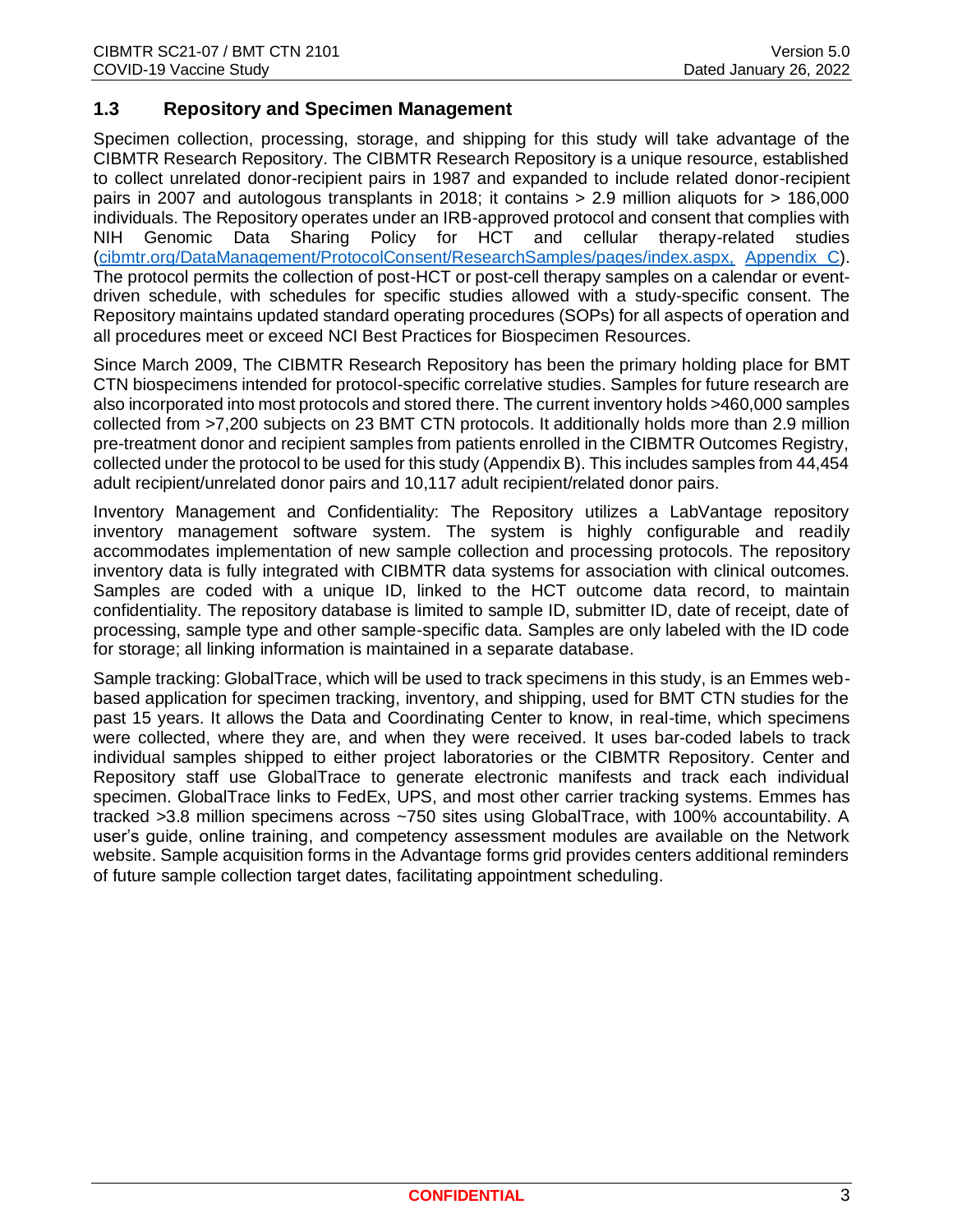# <span id="page-5-0"></span>**2 STUDY DESIGN**

#### <span id="page-5-1"></span>**2.1 Study Overview**

This is an observational study of HCT/CAR-T recipients receiving SARS-CoV-2 vaccines as part of standard of care. The study will track clinical events in the real-world setting and collect specimens to assess immune responses to the vaccine, using existing data and specimen collection protocols of the CIBMTR (Appendix A and B). Clinical data and specimens are requested according to the schema below.

**Figure 2.1. Study Schema** (Note: If the vaccine is administered as a single dose, an eight-week specimen will still be collected for comparability to the evaluation time point after two-dose vaccines. Additionally, if patients receive a third SARS-CoV-2 vaccine dose, an additional visit and sample will be collected after that dose, generally expected to be at about week 12.



The study will enroll approximately 516 patients in six cohorts defined by type of cellular therapy and timing of vaccination in terms of number of months after cellular therapy. Accrual will be monitored separately for each cohort and each cohort will be closed approximately once its accrual goal is met.

| Table 2.1. Planned accrual |                |                |              |  |  |
|----------------------------|----------------|----------------|--------------|--|--|
| Time post HCT/CAR-T        | <b>AutoHCT</b> | <b>AlloHCT</b> | <b>CAR-T</b> |  |  |
| $< 6$ months               | 118            | 151            | 118          |  |  |
| 6-12 months                | 43             | 43             | 43           |  |  |

# <span id="page-5-2"></span>**2.2 Hypothesis**

SARS-CoV-2 vaccines will be safe and immunogenic in 40 – 60% of patients vaccinated within the first year following autoHCT, alloHCT, or chimeric antigen receptor T-cell (CAR-T) therapy.

Immunogenicity will be higher in patients receiving vaccination 6-12 months after HCT/CAR-T than in those vaccinated earlier.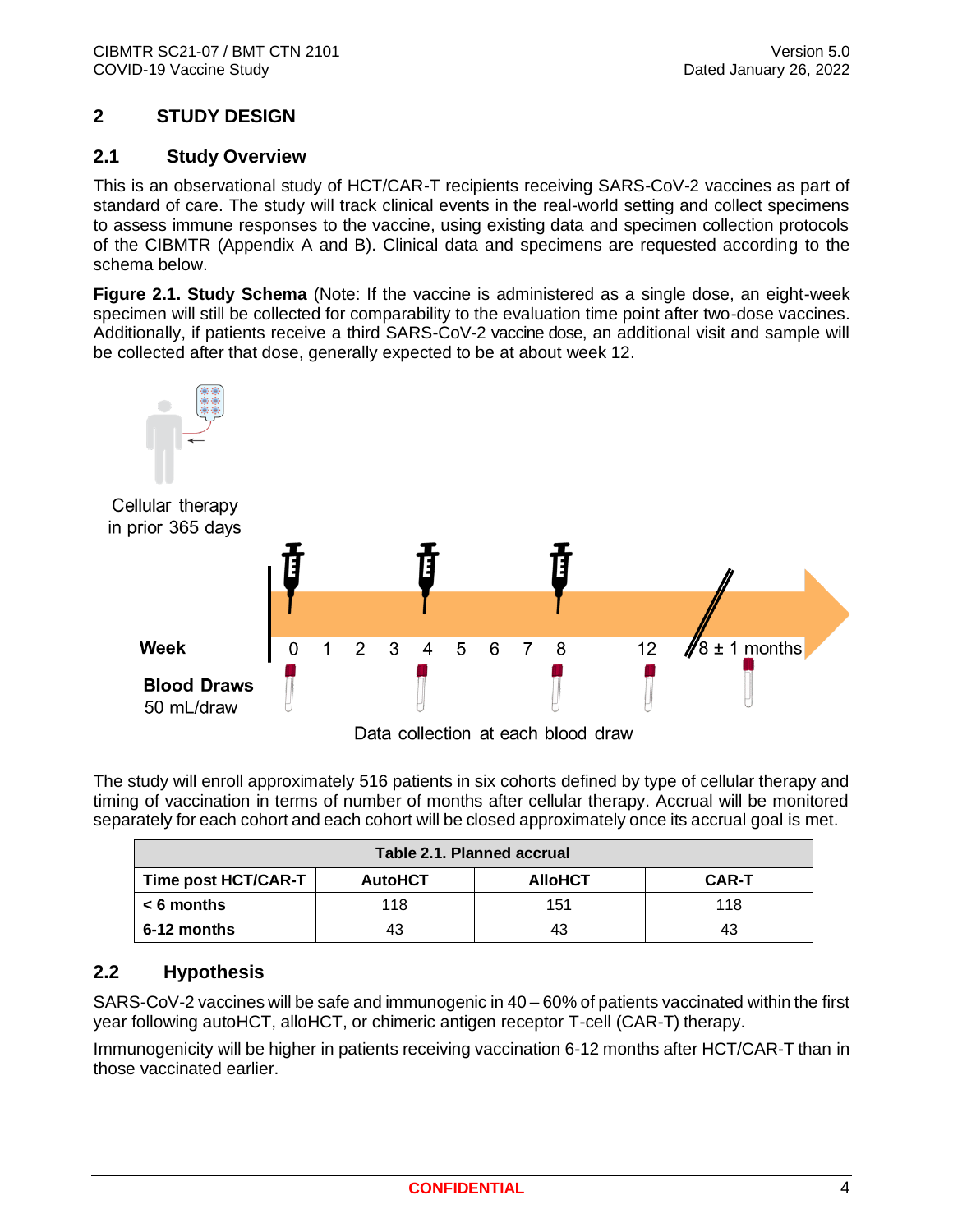## <span id="page-6-0"></span>**2.3 Specific Objectives**

The primary objective of this study is to compare the immunogenicity of SARS-CoV-2 vaccines at 7- 35 days after the second vaccine dose (or 14-35 days after a single dose vaccine) in patients starting their vaccination course less than 6 months after HCT/CAR-T versus those starting their vaccination course 6-12 months after HCT/CAR-T in three strata defined by type of HCT/CAR-T: AutoHCT recipients, AlloHCT recipients, and CAR-T recipients. Immunogenicity is defined as a ≥4- fold rise in SARS-CoV-2 binding antibody titers to the spike protein receptor-binding domain (RBD) compared to the pre-vaccine #1 titers by enzyme-linked immunosorbent assay (ELISA).

The secondary objectives of this study, overall and in each cohort defined by type of therapy and timing of vaccination (Table 2.1), are to:

- Assess the durability of SARS-CoV-2 vaccine immunogenicity at 6 months after the second dose of vaccine, based on the RBD antibody titer.
- Determine the maximum RBD antibody geometric mean titers (GMT) and compare to those in participants of clinical trials evaluating these vaccines in the general population.
- Describe grade III-IV vaccine-related adverse reactions as reported by the patient at routine clinic visits.
- Determine incidence and severity of COVID-19 infections by 6 months following immunization with a SARS-CoV-2 vaccine.
- Estimate incidence of new/worsened GVHD disease following immunization with a SARS-CoV-2 vaccine for patients following alloHCT.
- Assess the change in antibody titers following the second dose of the vaccine and the third dose, for patients receiving a third dose

For each secondary objective, the endpoint will be compared between patients vaccinated 6-12 months between HCT/CAR-T versus those vaccinated <6 months after HCT/CAR-T.

Although numbers in specific subgroups may be small, we will also perform the following exploratory analyses:

- Assess the immunogenicity of each vaccine separately.
- Assess immunogenicity in patients with and without prior COVID-19 infection.
- Assess immunogenicity in alloHCT recipients with and without GVHD.
- Assess immunogenicity in alloHCT recipients according to strategy used for GVHD prophylaxis.
- Assess immunogenicity in autoHCT recipients according to underlying disease and type of post-HCT anti-cancer maintenance used at time of vaccination.
- Assess immunogenicity in CAR-T cell recipients according to history and treatment of cytokine release syndrome.
- Identify patient characteristics associated with immunogenicity, including age, sex, race and ethnicity, performance score, and prior COVID-19 infection.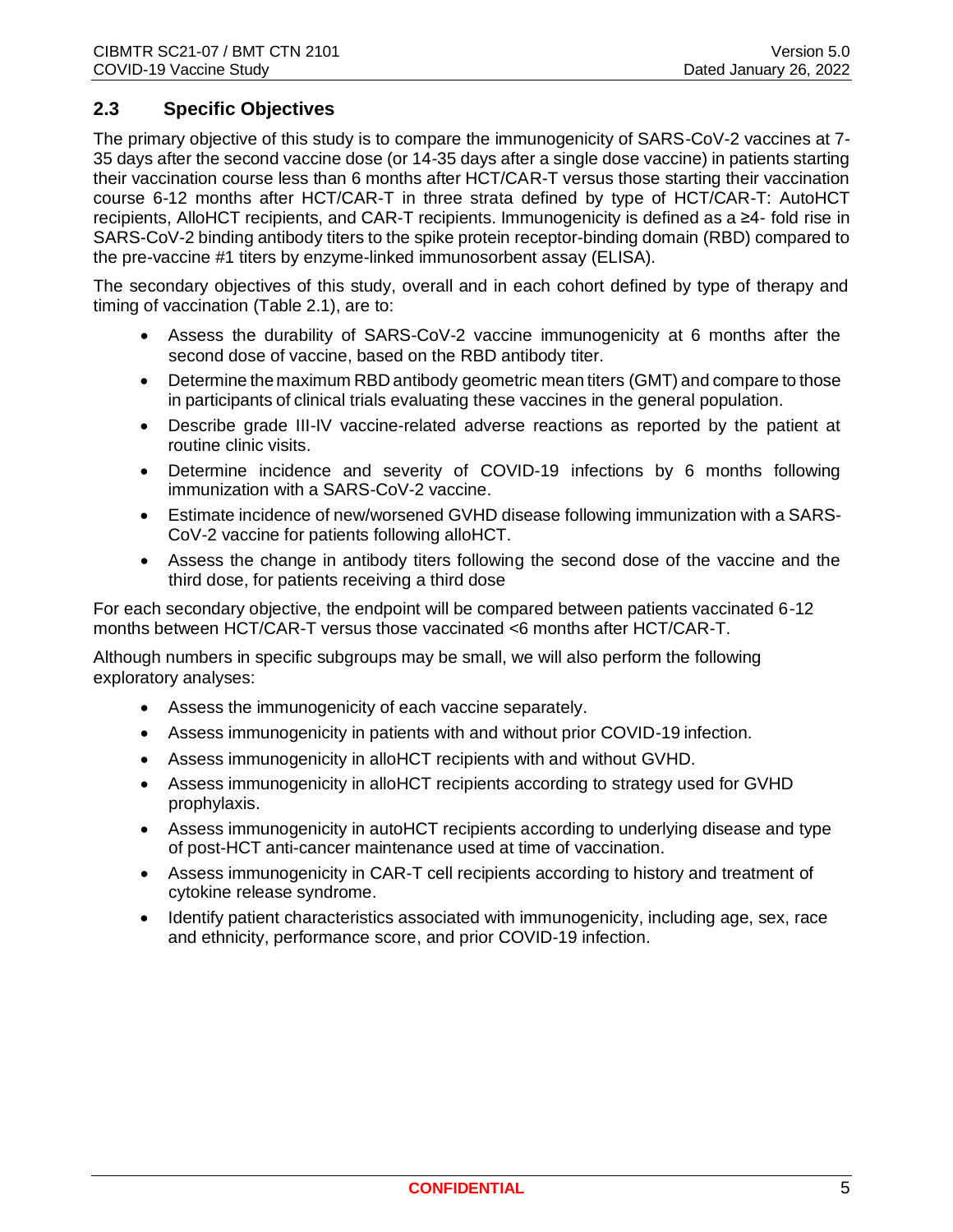#### <span id="page-7-0"></span>**2.4 Study Population**

#### <span id="page-7-1"></span>**2.4.1 Inclusion Criteria**

- ≤ 12 months from alloHCT, autoHCT, or CAR-T therapy
	- **Only pediatric patients (≤ 18 years old), racial/ethnic minority patients (i.e., patients other than those identified as non-Hispanic White), and/or patients with non-malignant disease may be enrolled on the alloHCT cohort as of November 29, 2021.**
- Any age
- Previously consented to provide data for research to the CIBMTR with a valid CIBMTR Research Identification Number (CRID)
- Planned to receive a COVID-19 vaccine as part of routine clinical care
- Patients with prior COVID-19 are eligible once symptoms from the acute infection have resolved
- Patients who received a COVID-19 vaccine prior to HCT/CAR-T are eligible if revaccination following HCT/CAR-T is planned as standard practice
- Signed a study-specific consent for collection of pre- and post-vaccination blood specimens for submission to the CIBMTR research repository

#### <span id="page-7-2"></span>**2.4.2 Exclusion Criteria**

• No prior consent for the CIBMTR database protocol, "Protocol for a Research Database for Hematopoietic Cell Transplantation, Other Cellular Therapies and Marrow Toxic Injuries". **NOTE**: For allogeneic transplant patients only, if the patient did not previously consent but now consents to the CIBMTR database protocol, they may enroll on this study.

#### <span id="page-7-3"></span>**2.5 Study Treatments and Sample and Data Collection**

Patients will be vaccinated according to institutional guidelines. The choice of SARS-CoV-2 vaccine, timing, and eligibility is at the discretion of the institution. The choice and timing of the third dose is at the discretion of the institution. Patients who meet this protocol's eligibility criteria and who consent to the collection of up to six blood samples will be enrolled.

#### <span id="page-7-4"></span>**2.5.1 Sample Collection**

Post-vaccination samples will be collected at a routine visit closest to the indicated time period (Table 6.1). Since this patient population is within one year of treatment, frequent routine visits are expected. At each time point, 50 mL of blood will be collected for serum (5 mL) and peripheral blood mononuclear cells (45 mL). For pediatric patients, where the collection of the full 50 mL sample exceeds the maximum volume allowed per institutional guidelines, the 5 mL serum sample should be prioritized, with the remainder of allowable blood volume dedicated to the PBMC research sample collection.

Clinical data will also be reported at each sample collection time point (Section 2.5.3). Participating clinical sites will label each blood tube with a unique sample ID label and enter the sample IDs and associated study patient and sample collection information into the GlobalTrace sample tracking system. Sample manifests will be generated and electronically sent to the CIBMTR Research Repository. CIBMTR study team members will quality control the sample-related information prior to receipt at the Repository. And, finally, the Repository will receive the samples in GlobalTrace completing the sample chain of custody and will enter the sample information into the Repository LabVantage sample management system to initiate sample processing and final sample derivative aliquot storage.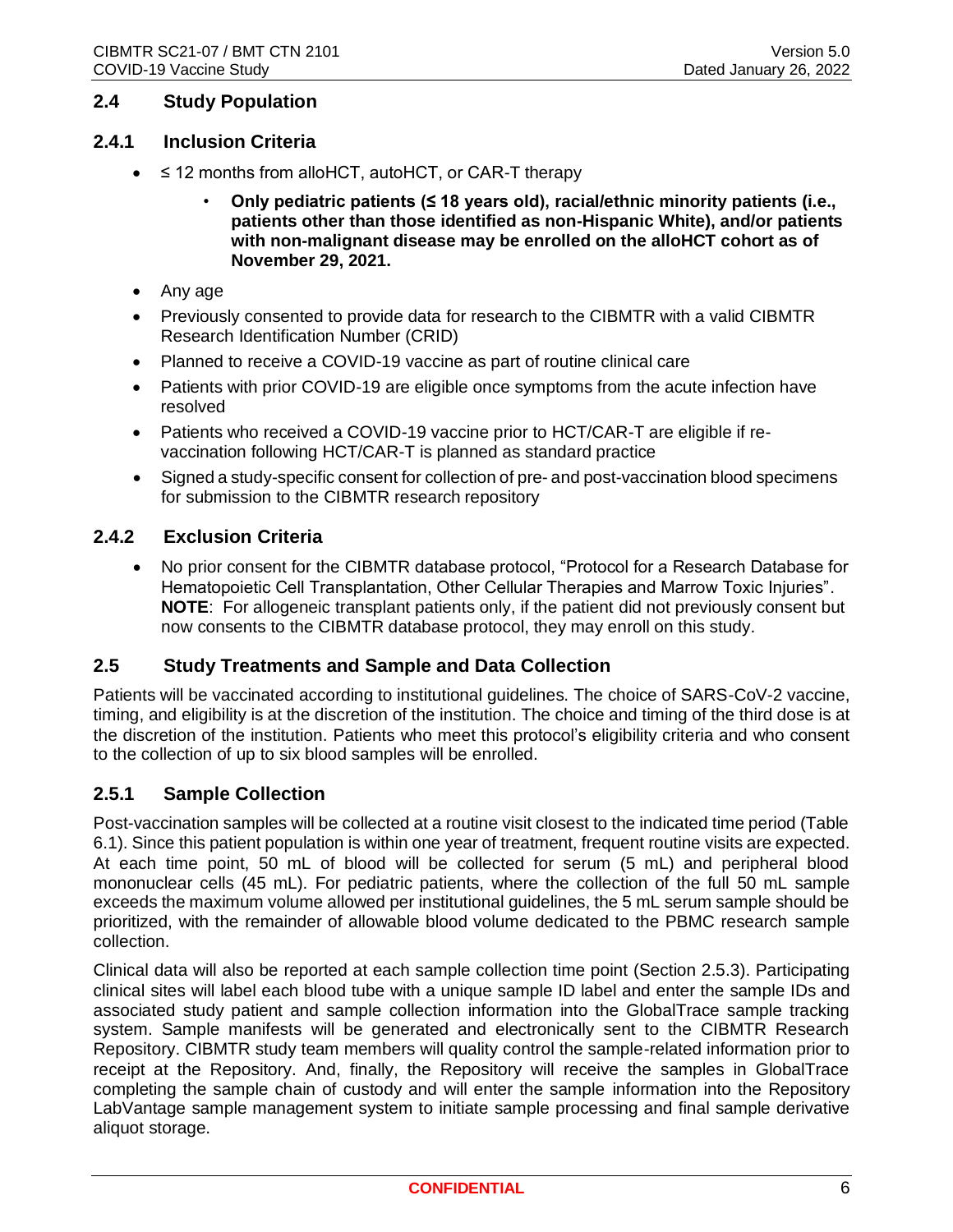On a pre-defined schedule, the CIBMTR Research Repository will retrieve, package, and ship aliquots of 1.5 mL to LabCorp for the SARS-CoV-2 Semi-Quantitative Total Antibody Spike test. The results from these tests will be provided to the Repository for integration to the study data file and to the patient's study team for interpretation and discussion of the results with the patient. The remaining sample will be stored for future research, including neutralization assays and T-cell function studies.

# <span id="page-8-0"></span>**2.5.2 Samples for Future Research**

An important component of this project is the collection of samples suitable for future neutralization assays and assays of T-cell responses to vaccine. The design of these studies will rely on the results of the current study to inform the appropriate assessment of T-cell function in terms of number and type of patients to be studied and the best post-vaccination time points to assess.

| Table 2.2. Schedule for Specimen Collection                                                        |                                                                                                                |                                                                                                                                                                                                                                                                                                         |  |  |  |  |
|----------------------------------------------------------------------------------------------------|----------------------------------------------------------------------------------------------------------------|---------------------------------------------------------------------------------------------------------------------------------------------------------------------------------------------------------------------------------------------------------------------------------------------------------|--|--|--|--|
| <b>Visit</b>                                                                                       | <b>Visit Description</b>                                                                                       | Visit Window*                                                                                                                                                                                                                                                                                           |  |  |  |  |
| Time-point 1                                                                                       | Baseline: Pre-vaccine #1                                                                                       | Within 14 days prior to vaccine administration                                                                                                                                                                                                                                                          |  |  |  |  |
| Time-point 2                                                                                       | Post-vaccine #1                                                                                                | Single dose vaccines: 14-35 days after<br>dose $#1$<br>Two-dose vaccines: within 7 days prior to<br>dose $#2$                                                                                                                                                                                           |  |  |  |  |
| Time-point 3                                                                                       | Post-vaccine #2 (or<br>similar time frame after a<br>single dose vaccine) /<br>Pre-vaccine dose #3             | Single dose vaccines: 4-8 weeks after specimen<br>obtained for Time-point 2<br>Two-dose vaccines: 3-8 weeks after dose #2. If<br>vaccine dose #3 is planned, the sample should<br>be drawn within 7 days prior to dose #3<br>administration if dose #3 is administered $\leq$ 8<br>weeks after dose #2. |  |  |  |  |
| Time-point 3b<br>(only required for<br>patients receiving<br>$dose #3 > 8$ weeks<br>after dose #2) | Pre-vaccine dose #3<br>This sample is obtained<br>only if there are >8 weeks<br>between dose #2 and dose<br>#3 | Obtain sample within 7 days prior to dose #3<br>administration only if there are >8 weeks (56 days)<br>between dose #2 and dose #3                                                                                                                                                                      |  |  |  |  |
| Time-point 4<br>(only required for<br>patients receiving<br>$dose$ #3)                             | Post-vaccine #3<br>This sample is obtained<br>only if the patient is<br>receiving dose #3                      | Obtain sample between 7 - 35 days following dose<br>#3                                                                                                                                                                                                                                                  |  |  |  |  |
| Time-point $5^{\dagger}$                                                                           | Final post-vaccine                                                                                             | 7 – 9 months after dose #1, ideally at 8 months $\pm$<br>28 days                                                                                                                                                                                                                                        |  |  |  |  |

\*Visits post-vaccine #1 should occur at closest routine clinical visit during the visit windows where possible. Ideally visits and samples are completed within the visit windows specified. However, as this is an observational study, data should still be collected for out of window assessments. The **only exception** is that Time-point 1 MUST be collected within 14 days prior to vaccination #1, otherwise the patient is not eligible to enroll.

<sup>†</sup>For centers planning to give a 4<sup>th</sup> dose following the 3-dose series, Time-point 5 should be drawn prior to dose #4 if the timing is consistent with the visit window above. However, if Time-point 5 cannot be completed prior to dose #4, the dose #4 information should be collected on the Time-point 5 visit forms. No additional samples/data are collected after Time-point 5 irrespective of additional vaccine doses after that time-point.

#### <span id="page-8-1"></span>**2.5.3 Data Collection**

The patient's assigned study number will be their CIBMTR Research Identification Number (CRID). This will minimize data needs for this study as all pre-HCT/CAR-T therapy, age, race, gender and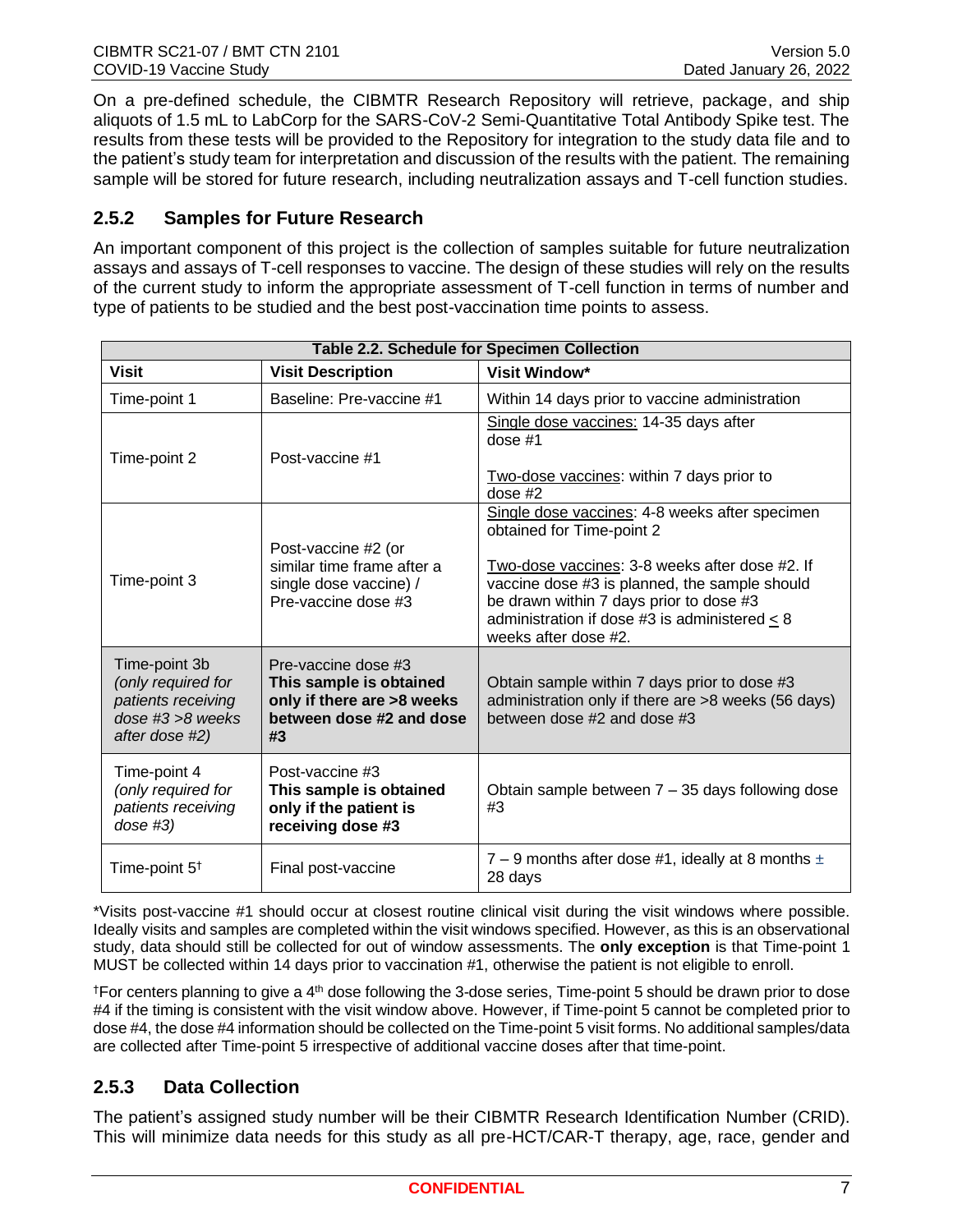details of treatment including conditioning regimen and intensity, donor type, stem cell source, etc. will be available and linked to the patient through CIBMTR. The table in Appendix D lists selected data fields routinely collected and available for this study and links to existing data forms. These data are collected in FormsNet, CIBMTR's 21 CFR Part 11 compliant, web-based, electronic data capture system.

Supplemental data will be collected at each visit where specimen collection is done. Table 2.3 lists supplemental data to be reported. Some data fields are similar to those collected routinely by CIBMTR but at different dates. These data will be collected in Emmes' Advantage eClinical platform solution, which is used for data collection by the BMT CTN. The eClinical electronic data entry system and the eClinical Global Specimen Tracking system will ensure that specimens are scanned, tracked, and managed in an integrated manner with the clinical data. Existing BMT CTN eClinical case report forms will be leveraged to efficiently collect the supplemental data necessary for this study. These data will be merged by the common CRID identifier with data from FormsNet and data from immune assays to form a final data set. Of note, the BMT CTN frequently takes advantage of the wealth of data in the CIBMTR data system and merges these data with eClinical data, as well as data from laboratories performing correlative studies, for the purpose of analysis and long-term follow-up of BMT CTN clinical trials.

| Table 2.3 Supplemental Data to be Collected Pre- and Post-Vaccination |                                                                                                                                                                         |  |  |  |  |
|-----------------------------------------------------------------------|-------------------------------------------------------------------------------------------------------------------------------------------------------------------------|--|--|--|--|
|                                                                       | SARS-CoV-2 vaccine manufacturer<br>$\bullet$                                                                                                                            |  |  |  |  |
|                                                                       | History of prior COVID-19 infection with date*                                                                                                                          |  |  |  |  |
|                                                                       | Current status of GVHD (alloHCT recipients)<br>٠                                                                                                                        |  |  |  |  |
| <b>Baseline</b>                                                       | Selected medications, including all potentially immune<br>٠<br>suppressive medications, anti-COVID medications, and post-<br>transplant anti-cancer maintenance therapy |  |  |  |  |
|                                                                       | Other post-therapy vaccinations, with dates                                                                                                                             |  |  |  |  |
|                                                                       | Complete blood count                                                                                                                                                    |  |  |  |  |
|                                                                       | Performance score                                                                                                                                                       |  |  |  |  |
|                                                                       | Intercurrent COVID-19 infection with date*<br>٠                                                                                                                         |  |  |  |  |
|                                                                       | Current status of GVHD for alloHCT recipients<br>٠                                                                                                                      |  |  |  |  |
| All Post-Vaccination                                                  | Selected medications, including all potentially immune<br>suppressive medications, anti-COVID medications, and post-<br>transplant anti-cancer maintenance therapy      |  |  |  |  |
| Time-points                                                           | Other intercurrent post-therapy vaccinations, with dates                                                                                                                |  |  |  |  |
|                                                                       | Complete blood count                                                                                                                                                    |  |  |  |  |
|                                                                       | Performance score<br>٠                                                                                                                                                  |  |  |  |  |
| $\sim$ $\sim$<br>1.7171777                                            | Grade III-IV patient-reported vaccine-related toxicities<br>.                                                                                                           |  |  |  |  |

\*Triggers standard CIBMTR Respiratory Virus Infection Form, if not already completed.

# <span id="page-9-0"></span>**3 STATISTICAL CONSIDERATIONS**

#### <span id="page-9-1"></span>**3.1 Definition and Analysis of the Primary Endpoint**

The primary endpoint is immunogenicity response following full vaccination measured at 14-35 days after vaccination for single-dose vaccines or 7-35 days after vaccination #2 for two-dose vaccines. Immunogenicity is defined as a ≥4-fold rise in SARS-CoV-2 binding antibody titers to the spike protein RBD compared to the pre-vaccine #1 titer. Participants with titers below the limit of detection (LOD) will be assigned a value of one-half the LOD. The proportion of participants with immunogenicity following full vaccination (14-35 days after a single dose vaccine or 7-35 days after a two-dose vaccine) will be described for each HCT/CAR-T stratum and timing of vaccination by therapy cohort using its sample proportion and 95% CIs. Only patients who provide a viable blood sample to evaluate immunogenicity at these time-points following completion of vaccine series (single or double) will be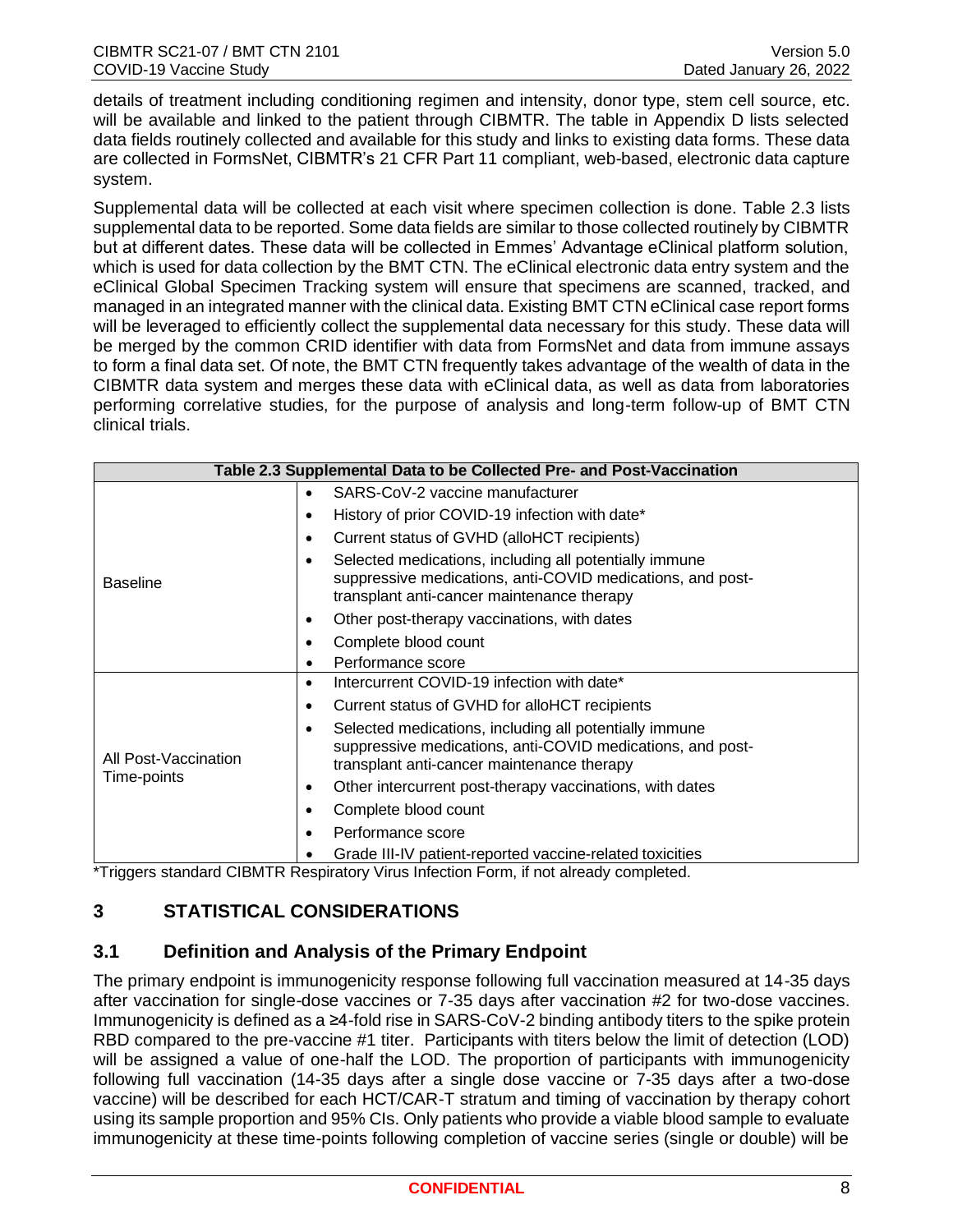included in this estimation.

The primary analysis will be a comparison, within each HCT/CAR-T stratum, of the proportions of patients with immunogenicity between patients vaccinated 6-12 months after HCT/CAR-T and those vaccinated < 6 months after HCT/CAR-T using a two sample Z test of the difference in proportions. Two-sided testing will be performed at a significance level of 5%. 95% CIs will be provided for the differences in proportions within strata.

The study is designed to provide at least 81% power to detect a 25% difference in immunogenicity response rates between the early and late vaccination cohorts (vaccinated < 6 months after HCT/CAR-T vs. ≥ 6-12 months) in each HCT/CAR-T stratum by assigning at least 118 and 43 patients to the < 6 months and ≥ 6-12 months cohorts respectively; unequal allocation to the cohorts is planned based on the numbers of patients anticipated in these cohorts. Moreover, since the number of confounding factors (and their potential clinical effect) to be considered in secondary and exploratory analyses is high in the alloHCT stratum, its < 6-month cohort will be enriched to 151 patients. At least 492 evaluable patients in total are needed (Table 3.1). Assuming a 5% drop-out rate, this requires 516 enrolled patients as depicted in Table 2.1.

| Table 3.1: Power to Detect a 25% Difference in Immunogenicity Response Between<br>6-12 Month and < 6 Month Cohorts with 43 and 118 Evaluable Patients |              |  |  |  |
|-------------------------------------------------------------------------------------------------------------------------------------------------------|--------------|--|--|--|
| <b>Difference in Response Rates</b><br>$(6-12 \text{ mos. Vs.} < 6 \text{mos.})$                                                                      | <b>Power</b> |  |  |  |
| 90% vs. 65%                                                                                                                                           | 92.8%        |  |  |  |
| 80% vs. 55%                                                                                                                                           | 85.4%        |  |  |  |
| 70% vs. 45%                                                                                                                                           | 81.7%        |  |  |  |
| $60\%$ vs. 35%                                                                                                                                        | 81.6%        |  |  |  |

#### <span id="page-10-0"></span>**3.2 Definition and Analysis of Endpoints for Secondary and Exploratory Objectives**

- Immunogenicity at 7 months after vaccination: The proportion of participants with immunogenicity will be described for each cell therapy and time of vaccination cohort using sample proportions and 95% CIs. Within each HCT/CAR-T stratum, a comparison will be performed of the proportions of patients with immunogenicity between patients vaccinated 6- 12 months and those vaccinated < 6 months after HCT/CAR-T using a two sample Z test of the difference in proportions. 95% CIs will be provided for the differences in proportions within strata.
- The immunogenicity of each vaccine (defined by manufacturer) after full vaccination will be described for each HCT/CT stratum and compared by stratum and time of vaccination. For each vaccine and HCT/CT stratum, the proportions of patients with immunogenicity will be compared between patients vaccinated 6-12 months and those vaccinated < 6 months after HCT/CAR-T using Barnard's exact tests. 95% CIs will be provided for the differences in proportions within each stratum for each vaccine.
- The distribution of the maximum RBD immunoglobulin titer will be described for each cell therapy cohort based on the GMT with 95% CI and range. Within each HCT/CAR-T stratum, the maximum titers will be compared between patients vaccinated 6-12 months after HCT/CAR-T and those vaccinated < 6 months after HCT/CAR-T using Wilcoxon rank sum tests.
- For patients receiving vaccine dose #3, the distribution of the maximum RBD immunoglobulin titer will be described for each cell therapy cohort based on the GMT with 95% CI and range. Within each HCT/CAR-T stratum, the maximum titers will be compared between patients receiving a third dose and vaccinated 6-12 months after HCT/CAR-T and those vaccinated < 6 months after HCT/CAR-T using Wilcoxon rank sum tests.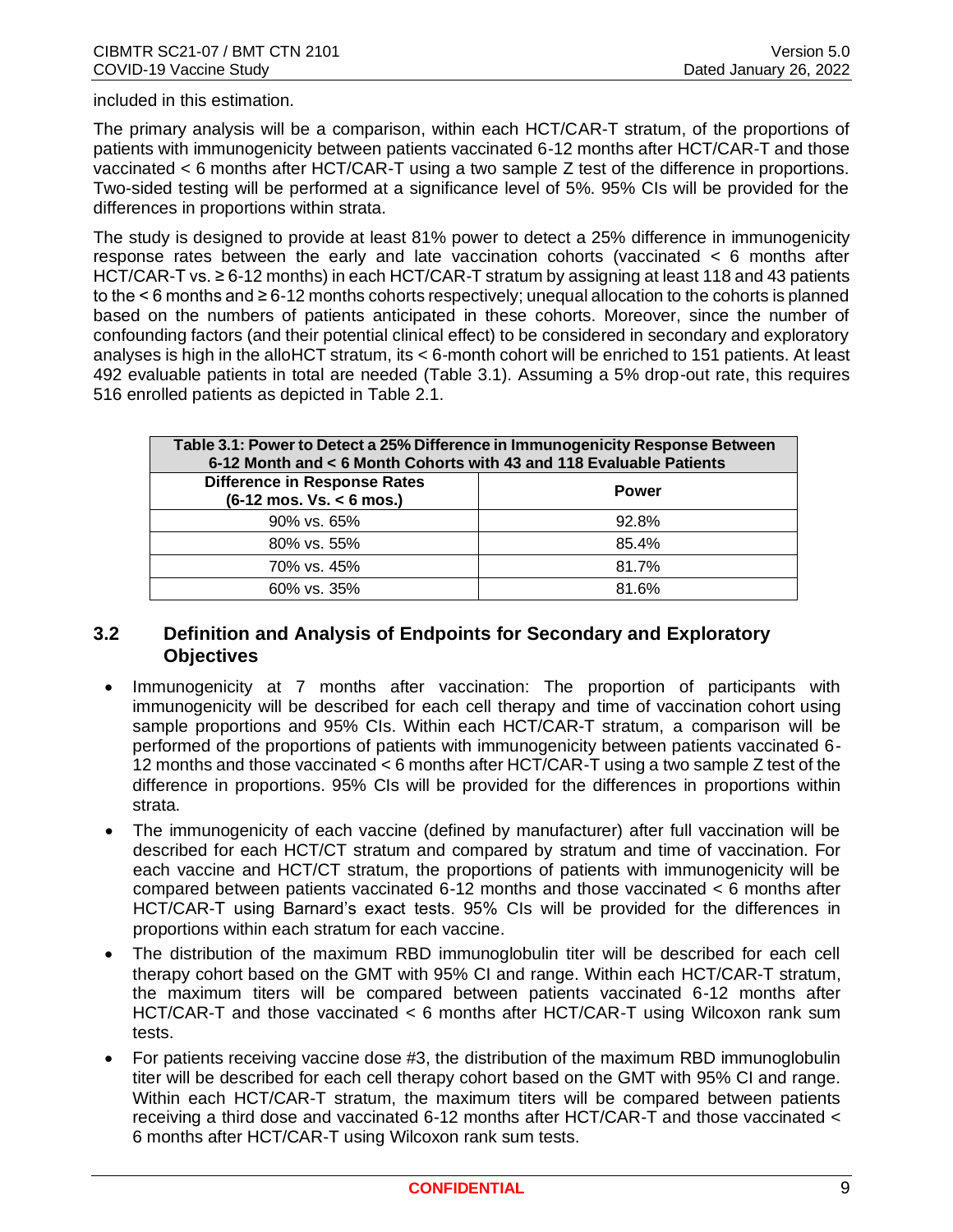- Incidence and severity of COVID-19 infection by 6 months after vaccination #2 (7 months after single dose vaccine administration) in each stratum and cohort will be described, using data reported on the CIBMTR Respiratory Virus Infection Form (Appendix C).
- Toxicities attributable to vaccine will be described in each stratum and cohort, including Grade III-V toxicities attributed to the vaccine by the treating physician. There will be no expedited reporting of adverse events in the observational study of patients receiving usual care.
- Within the alloHCT stratum, Grade II-IV and III-IV acute GVHD, diagnosed and graded according to standard CIBMTR definitions, that is new or worsened between baseline and 6 months post full vaccination will be described for all patients and separately for those vaccinated 6-12 months after HCT/CAR-T and those vaccinated < 6 months after HCT/CAR-T.
- Within the alloHCT stratum, chronic GVHD, diagnosed according to standard CIBMTR criteria, that is new or worsened between baseline and 6 months post-full vaccination will be described.
- Consideration of other patient and treatment characteristics associated with immunogenicity: The following variables will be considered for their association with immunogenicity after full vaccination (Time-point #2 for single dose vaccines or Time-point #3 for two-dose vaccines), using multivariate logistic regression models that adjust for HCT/CAR-T stratum and timing of vaccination:
	- Age
	- Sex
	- Underlying disease for which HCT/CAR-T was indicated
	- Co-morbidity index prior to HCT/CAR-T
	- Prior COVID-19 infection
	- Pre-HCT/CAR-T vaccination
	- Concurrent medications

Among alloHCT recipients, the following will also be considered:

- Presence/absence/severity of GVHD
- Type of GVHD prophylaxis
- Type of donor (related versus not, HLA-matched versus not)
- Type of graft (bone marrow versus peripheral blood versus cord blood)

#### <span id="page-11-0"></span>**3.3 Accrual**

Annually, ~9000 alloHCTs, ~ 13,000 autoHCTs, and ~1000 CAR-T recipients are reported to the CIBMTR by US centers. Since, currently, CTs are less frequently done than HCTs, we will preferentially recruit centers performing high numbers of CTs. This study proposal has been presented to, and received enthusiastic endorsement from, the BMT CTN Steering Committee, which includes representatives from all BMT CTN Core Centers and High-Enrolling Affiliate Centers. Among the 30 highest volume centers that participate in both the BMT CTN and the CIBMTR's Database and Repository Protocols, there were 6,823 alloHCTs, 9,482 autoHCTs and 1,597 CAR-T cell therapies done in 2019-20 and reported to CIBMTR (2020 data are still incomplete). Based on these data, it is anticipated that accrual to this observational trial will be completed within 12 months of activation.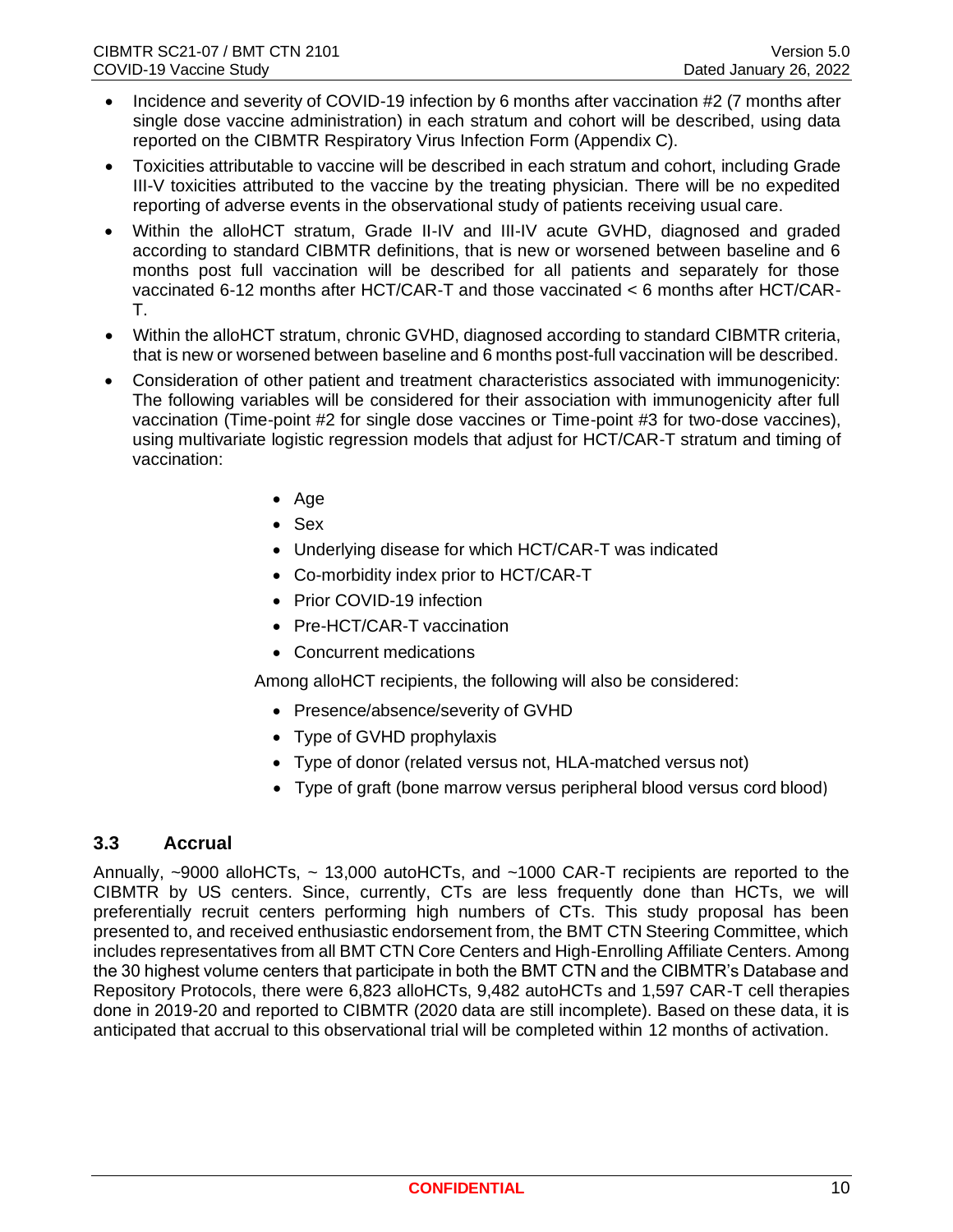## <span id="page-12-0"></span>**4 SIGNIFICANCE**

To date, there is limited information regarding efficacy of SARS-CoV-2 vaccines following HCT/CAR-T treatments and limited information on the efficacy of any mRNA vaccine in this population. Most of these data are in allogeneic HCT patients. The current data vacuum results in uncertainty for patients, their caregivers, and their HCT/CAR-T providers. Yet, given the pandemic and the high mortality in this patient population, providers will recommend patients be vaccinated regardless due to the possibility of response. This prospective, observational study will provide clinicians valuable data to counsel patients on their immunity against COVID-19 following vaccination. Furthermore, this will address the question of optimal timing of these vaccines to maximize efficacy. Finally, this study may inform vaccination strategies, in general, and for future mRNA vaccine platforms for patients who receive HCT/CAR-T therapies.